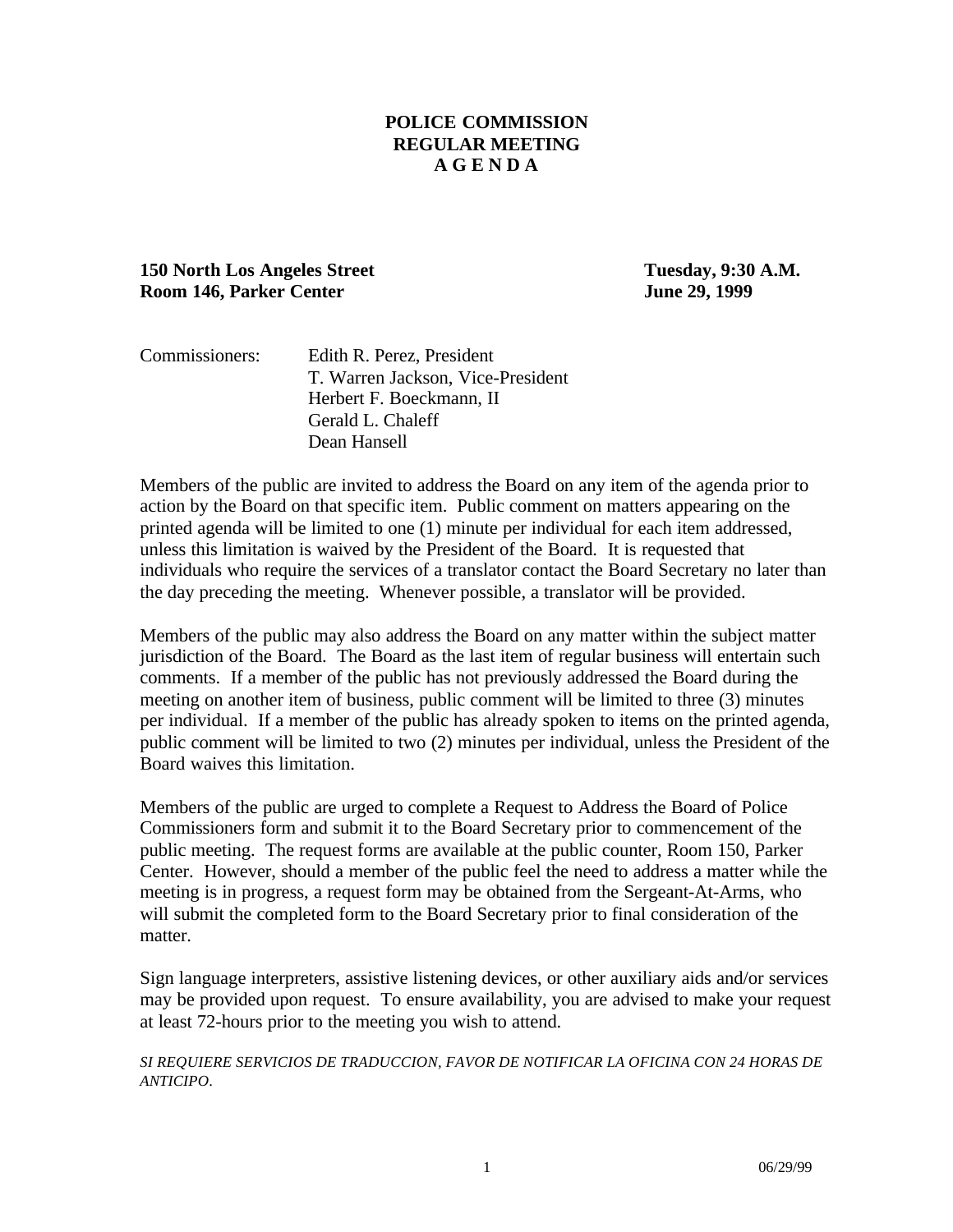- 1. APPROVAL OF MINUTES FOR THE REGULAR MEETINGS OF APRIL 13, 20 AND MAY 4, 1999.
- 2. COMMISSION BUSINESS
- 3. REPORT OF THE CHIEF OF POLICE

#### 4. CHIEF OF POLICE RECOMMENDS FOR BOARD ACTION

- A. Approval of the permit application of the CAID for an athletic event to be held Saturday, July 17, 1999, which will take place in Pacific Area, overtime costs to be reimbursed by the applicant, subject to conditions set forth.
- B. Approval of the permit application of the Japanese American Optimist Club of Los Angeles for an athletic event to be held Sunday, August 15, 1999, which will take place in Central Area, overtime costs to be reimbursed by the applicant, subject to conditions set forth.
- C. Approval of the permit application of the Fort Moore Memorial Committee and El Pueblo de Los Angeles Monument for a parade to be held Monday, July 5, 1999, which will take place in Central Area, subject to conditions set forth.
- D. Approval of the permit application of Lagana Enterprises for a parade to be held Sunday, August 1, 1999, which will take place in Hollywood Area, subject to conditions set forth.
- E. Approval of the permit application of the Korea Times Los Angeles, Inc. for a parade to be held Saturday, September 18, 1999, which will take place in Wilshire Area, subject to conditions set forth.
- F. Approval of the permit application of Geocon Environmental Consultants, Inc for a variance to Los Angeles Municipal Code Section 41.40 for nighttime construction from 9:00 p.m. to 11:00 p.m., Monday through Friday, June 30 through July 5, 1999; 6:00 p.m. to 11:00 p.m. Saturday, July 3, 1999; 9:00 p.m. to 11:00 p.m. Fridays; 6:00 p.m. to 11:00 p.m. Saturdays, July 9 through September 30, 1999, at the worksite located at  $644$  E.  $56<sup>th</sup>$ Street, subject to conditions set forth.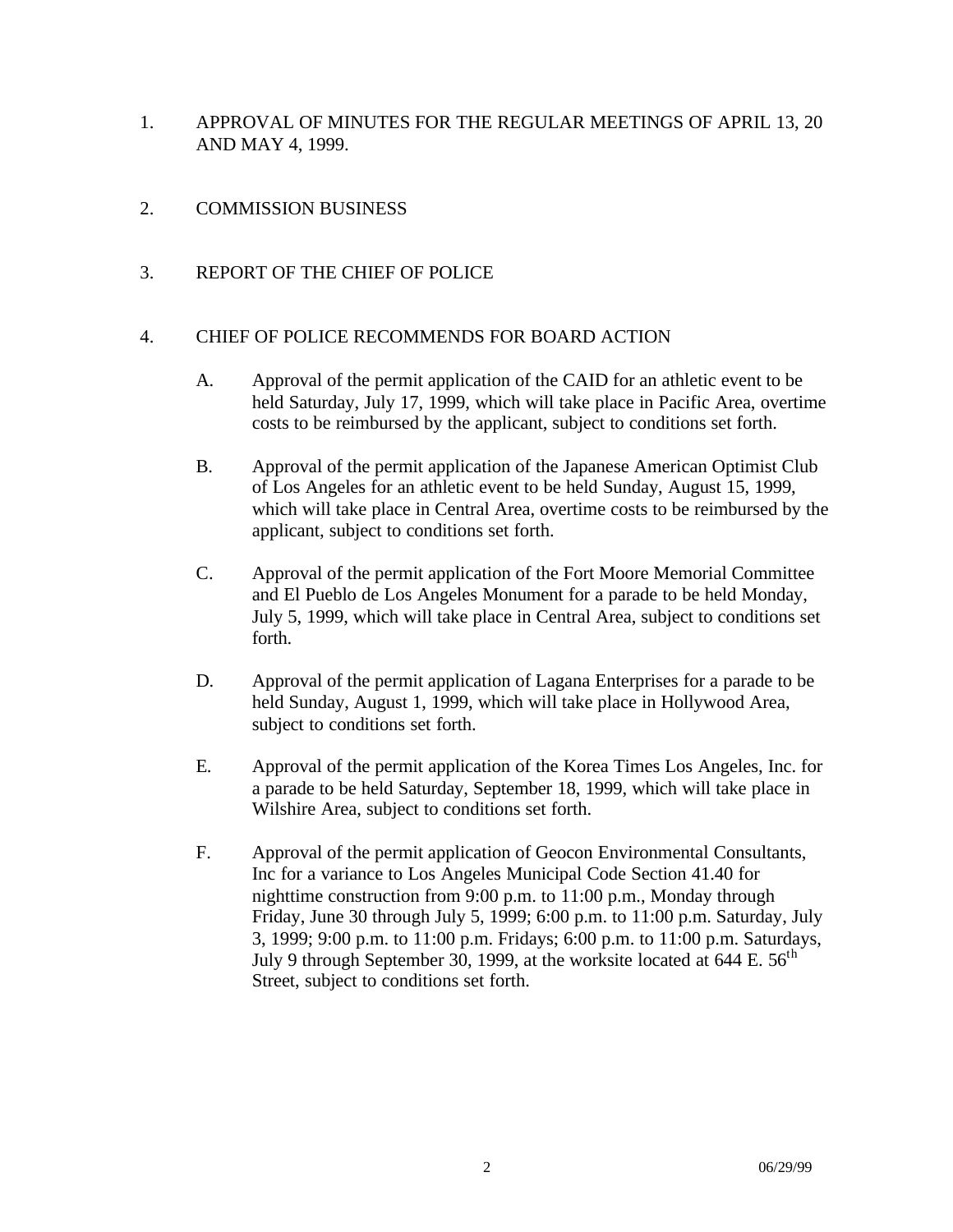- G. Approval of the permit application of the Los Angeles Unified School District for a variance to Los Angeles Municipal Code Section 41.40 for early start time from 6:00 a.m. to 7:00 a.m., Monday through Friday, and 6:00 a.m. to 8:00 a.m., Saturday, beginning July 1, 1999 and ending September 17, 1999, at the worksites indicated on the Chief's letter, and DENIAL of construction work on Sunday, subject to conditions set forth.
- H. Approval of the permit application of Pacific Environmental Group for a variance to Los Angeles Municipal Code Section 41.40 for nighttime construction from 9:00 p.m. to 7:00 a.m., Monday through Friday, beginning July 5, 1999 and ending July 16, 1999, at the worksite located at Venice Boulevard and Sepulveda Boulevard, subject to conditions set forth.
- I. Approval of request to accept a multimedia projector donated by the Los Angeles Police Federal Credit Union for use by Public Affairs Section, as set forth.
- J. Approval and transmittal to the Mayor and City Council of request to accept various used office furniture donated by Equilon Enterprises for use by Wilshire Area Police Regional Facility, as set forth.
- K. Approval and transmittal to the City Council's Public Safety Committee of the Status Report on cases involving rewards offered by the City of Los Angeles (Council File No. 97-0791), as set forth.
- L. Approval of request from Communications Division to erase and reuse master tape recordings of calls received in the Central Dispatch Center, as set forth.
- M. CONTINUED FROM JUNE 15, 1999 Approval and transmittal to the City Council of request for amendments to the revolving training fund ordinance, as set forth.
- N. Approval and transmittal to the City Council's Public Safety Committee of Definition of Community Policing, as set forth.

#### 5. MISCELLANEOUS

- A. Presentation by the Office of the City Attorney regarding the Ralph M. Brown Act Law.
- B. Discussion of Department Order relative to the responsibilities of the Inspector General.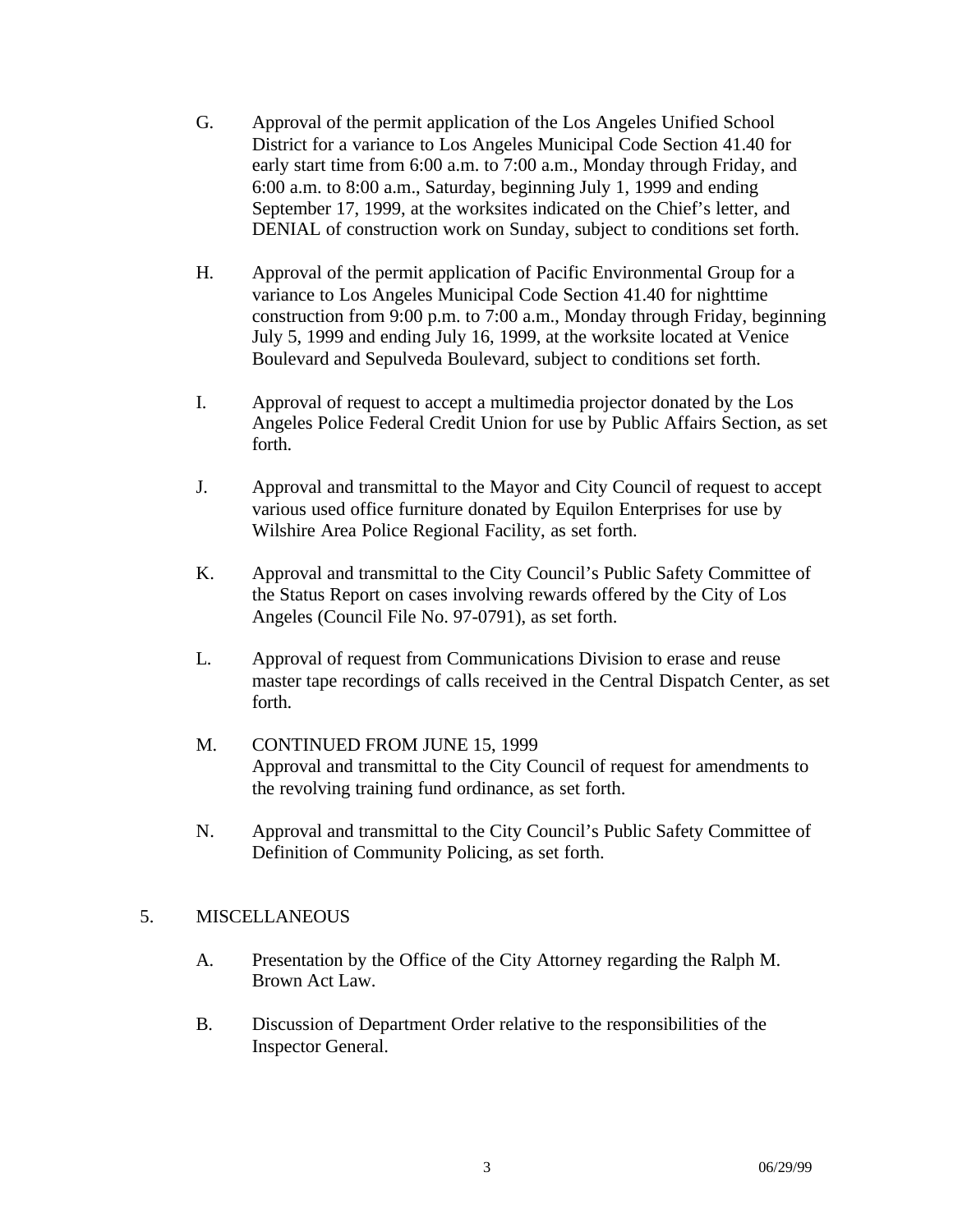- C. CONTINUED FROM 5/18/99 Discussion and consideration of Motion to Revise the Grievance Hearing Process.
- D. Discussion and consideration of Official Police Garage Contract, Hollenbeck Area.
- E. Discussion of the Department's fifth report on the implementation of the Enhanced Curfew Enforcement Effort.
- F. CONTINUED FROM 4/20/99 Discussion and consideration of the Use of Force Administration Review Process.
- G. CONTINUED FROM 4/20/99 Approval and transmittal to the City Council's Public Safety Committee of report relative to false alarms.
- H. Discussion and consideration of Personal Services Contract for Deirdre Hill for consulting services related to the Office of the Inspector General.
- I. CONTINUED FROM 5/18/99 Discussion and consideration of "Board of Inquiry" Report.
- J. Discussion of the status of the use of Police Commission Hearing Examiners as civilian members of Boards of Rights and consideration of qualifications for future nominees.

# 6. INSPECTOR GENERAL SUBMITS FOR BOARD ACTION

A. Discussion of Activity Report covering April through June, 1999.

# 7. SECRETARY SUBMITS FOR BOARD INFORMATION

A. Personnel items on file, as submitted on reports for the period ending June 18 and 25, 1999.

# 8. PUBLIC COMMENT PERIOD

At the close of the regular meeting, the Board will recess to Closed Session to consider matters of a confidential nature, as defined by law.